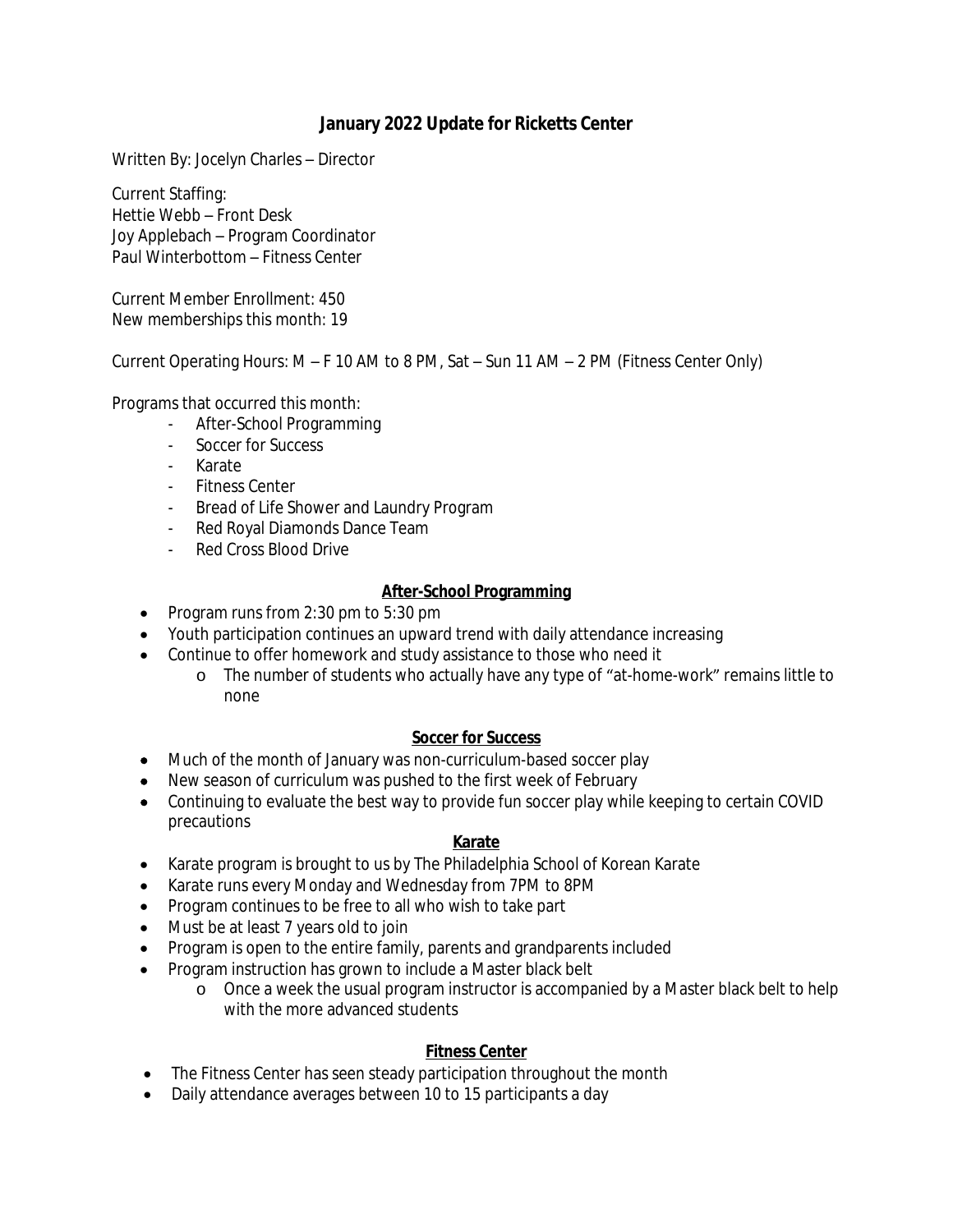- Outdoor Boot Camp continues to be on hold do to current COVID 19 numbers
- Upgrades to facility equipment continue throughout the month
- Fitness Center Coordinator (Paul Winterbottom) continues to grow his relationship with Community Health and Dental to assist youth clients with health and wellness programs

## **Bread of Life Shower and Laundry Program**

- Shower program runs every Tuesday and Thursday night from 6 to 8:30 PM
- Sign-ups for the program seem to be steady but participation continues to be slow but, several factors are considered the cause
	- o It is believed that the cold weather keeps some from coming out. Since the temperatures drop in the evening, it is thought that many do not want to walk to the Center if they are already set up somewhere
	- o We are also aware that the shelters have opened, and a lot of individuals chose to secure their spot at the shelter rather than come to shower or do laundry

## **Red Royal Diamond Dance Team**

- Program runs Mondays and Wednesdays from 5:30 to 7:00
- $\bullet$  The next season will begin February 16<sup>th</sup> with sign up and enrollment
	- **o** Enrollment will be open to all those that wish to apply
		- **o** Everyone who was on the previous seasons team will have to reapply as well
		- **o** Admittance will be on a first come basis
		- **o** Those not admitted at the start will be placed on a waiting list
		- **o** There will be 35 open spots total

## **Red Cross Blood Drive**

- Blood drive was held with the Red Cross on January  $27<sup>th</sup>$  from 1 pm to 6 pm
- Drive was by preregistration only
- Was a bigger success than expected
- A goal number was set at 20 donations
	- o 34 total donations were received
- The Ricketts Center and the local Red Cross will continue to work together and hold more blood drives in the future